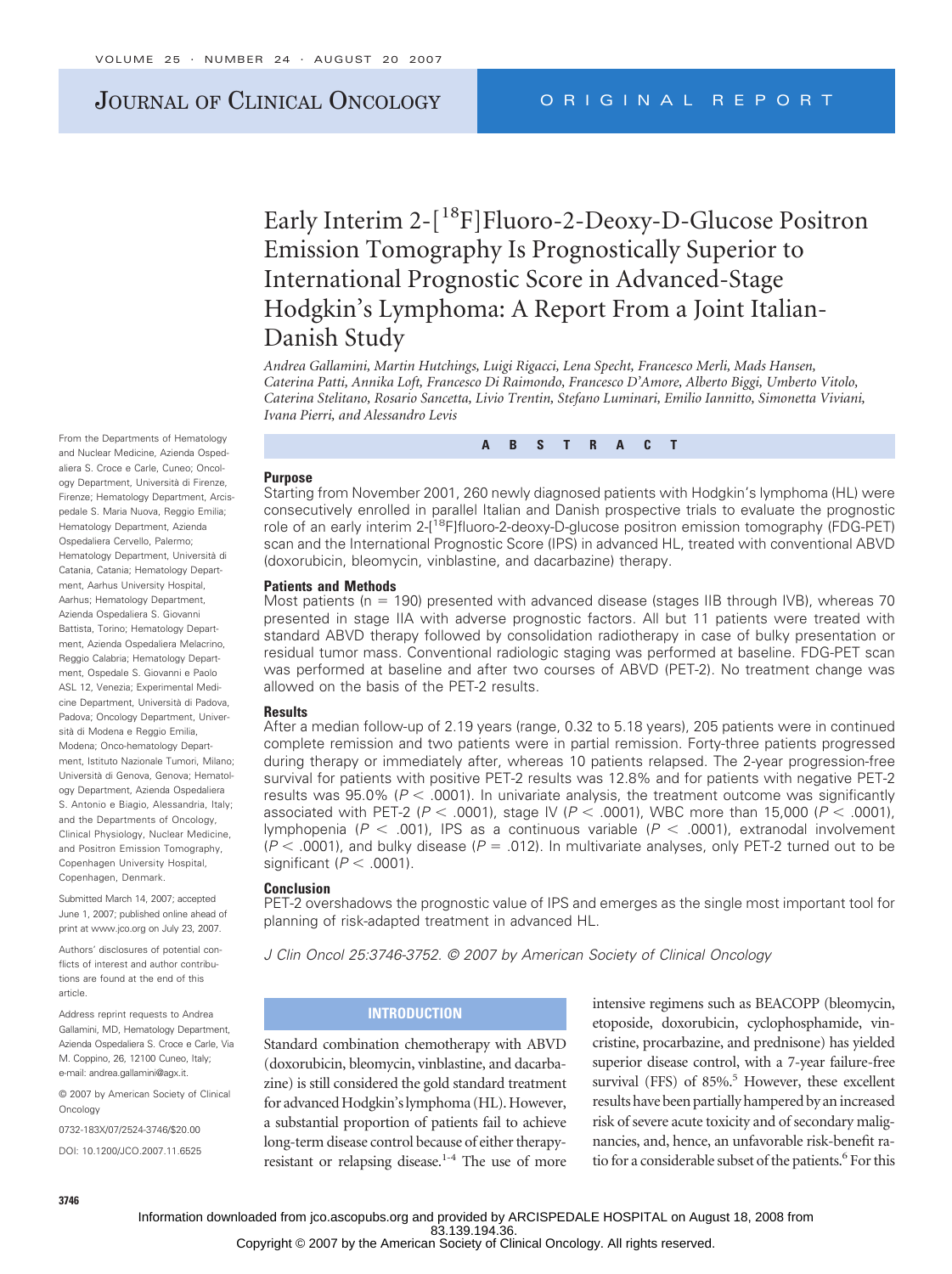reason, many efforts are underway to tailor a risk-adapted treatment strategy to the individual patient. So far, the most important prognostic tool in advanced HL has been the International Prognostic Score (IPS).7 This prognostic model is well validated. However, nearly one half of the patients in the most adverse IPS group achieve lasting CR with the ABVD regimen. Therefore, many clinicians do not regard the IPS as the ideal tool to select patients for treatment intensification.

Gallium-67 ( ${}^{67}$ Ga) scintigraphy or positron emission tomography with 2-[18F]fluoro-2-deoxy-D-glucose (FDG-PET) performed early during treatment accurately predicts the treatment outcome in patients treated with standard ABVD chemotherapy.<sup>8,9</sup> Recently, two studies, one from the Italian Intergruppo Linfomi and one from the Danish Lymphoma Group, showed a strong prognostic value of an early interim FDG-PET scan in advanced HL.<sup>10,11</sup> The studies were almost identical with regard to the following aspects: (a) they were prospective, (b) they were multicentric, (c) they included a large cohort of patients treated with first-line standard ABVD chemotherapy, (d) no treatment change was allowed depending on FDG-PET results, (e) the FDG-PET scan evaluations criteria were qualitative, (f) and the results in terms 2-year progression-free survival (PFS) depending on early FDG-PET results were virtually superimposable. However, a major point of criticism and an open question has been: is the prognostic value of FDG-PET merely a crude reflection of the prognostic stratification according to the IPS?

For these reasons, we decided to combine the data from our prospective studies in a joint study with the aim of (a) identifying a clinical prognostic model for treatment planning in advanced-stage HL and (b) defining practical guidelines for standardizing the interim FDG-PET evaluation.

### **PATIENTS AND METHODS**

#### *Study Design*

Starting from November 2001 in Denmark and January 2002 in Italy, 163 consecutive, newly diagnosed, advanced-stage HL patients were prospectively enrolled in the trials in 13 Italian (108 patients) and three Danish (55 patients) hematologic centers. The two studies were unified at the beginning of 2006, 97 new patients were enrolled, and finally the data of the 260 patients were pooled and analyzed together. Inclusion criteria were (a) clinical stage IIB to IVB or (b) clinical stage IIA with at least one of the following adverse prognostic factors: at least three nodal sites involved, subdiaphragmatic presentation, bulky disease, and erythrocyte sedimentation rate more than 40, and (c) having signed a written informed consent. A bulky lesion was defined, according to Cotswold criteria, as a mass with a maximum diameter of 10 cm or greater. Baseline staging was done with the procedures recommended by the Cotswold conference<sup>12</sup> and FDG-PET scan. An FDG-PET appraisal of the treatment response after two courses of chemotherapy (PET-2) was performed. The clinicians were blinded to the results of PET. The patients received standard treatment with six courses of ABVD (or ABVD-like regimens) with or without radiotherapy. No therapy change was made on the basis of the PET-2 scan, unless overt progression was documented on clinical or radiologic grounds. All patients were followed at regular intervals for at least 6 months after completion of the entire therapeutic program (Fig 1). The patient characteristics are provided in Table 1.

#### *Treatment*

Most patients (249) were treated with six courses of ABVD, eight patients received the COPP (cyclophosphamide, vincristine, procarbazine, and prednisone)/EBV(epirubicin, bleomycin, and vinblastine)/CAD (lomustine, doxorubicin, and vindesine) regimen for six courses, and three with an ABVDlike regimen for six courses. After completion of chemotherapy, 104 patients (40%) received consolidation radiotherapy, either as involved-field radiotherapy to bulky mediastinal disease or extramediastinal bulky nodal mass to a total dose of 30 or 36 Gy, or as irradiation of a residual mass to a total dose of 36 Gy. Assessment of response to therapy was made according to Cotswold publication criteria.<sup>12</sup> However, patients with a computed tomography (CT) scan showing a residual mass at the end of treatment but with a FDG-PET scan showing negative results were considered in CR, according to the revised response criteria for malignant lymphoma.<sup>13</sup>

#### *FDG-PET Imaging*

The patients enrolled onto the study were staged and treated in 13 Italian and three Danish hematologic centers, whereas the FDG-PET scans were performed in 11 PET centers. In each patient, the different scans were performed at the same PET center and with the same instrument. Slightly more than half of the patients (137 of 260) were scanned using PET/CT scanners; 50 with dedicated multiring PET, and 73 with full-ring coincidence PET. All patients fasted for at least 6 hours before [<sup>18</sup>F]FDG tracer injection. Serum



Fig 1. Flow chart showing the clinical outcome for patients according to International Prognostic Score (IPS) group and positron emission tomography (PET) results after two cycles of ABVD (doxorubicin, bleomycin, vinblastine, and dacarbazine). Numbers in parentheses represent patients who received radiotherapy to residual masses. CR, continued complete remission; PR, partial remission at last follow-up; TF, primary refractory to chemotherapy/progression within 6 monthts after completion of therapy; REL, late relapses after initial remission.

*www.jco.org* **3747**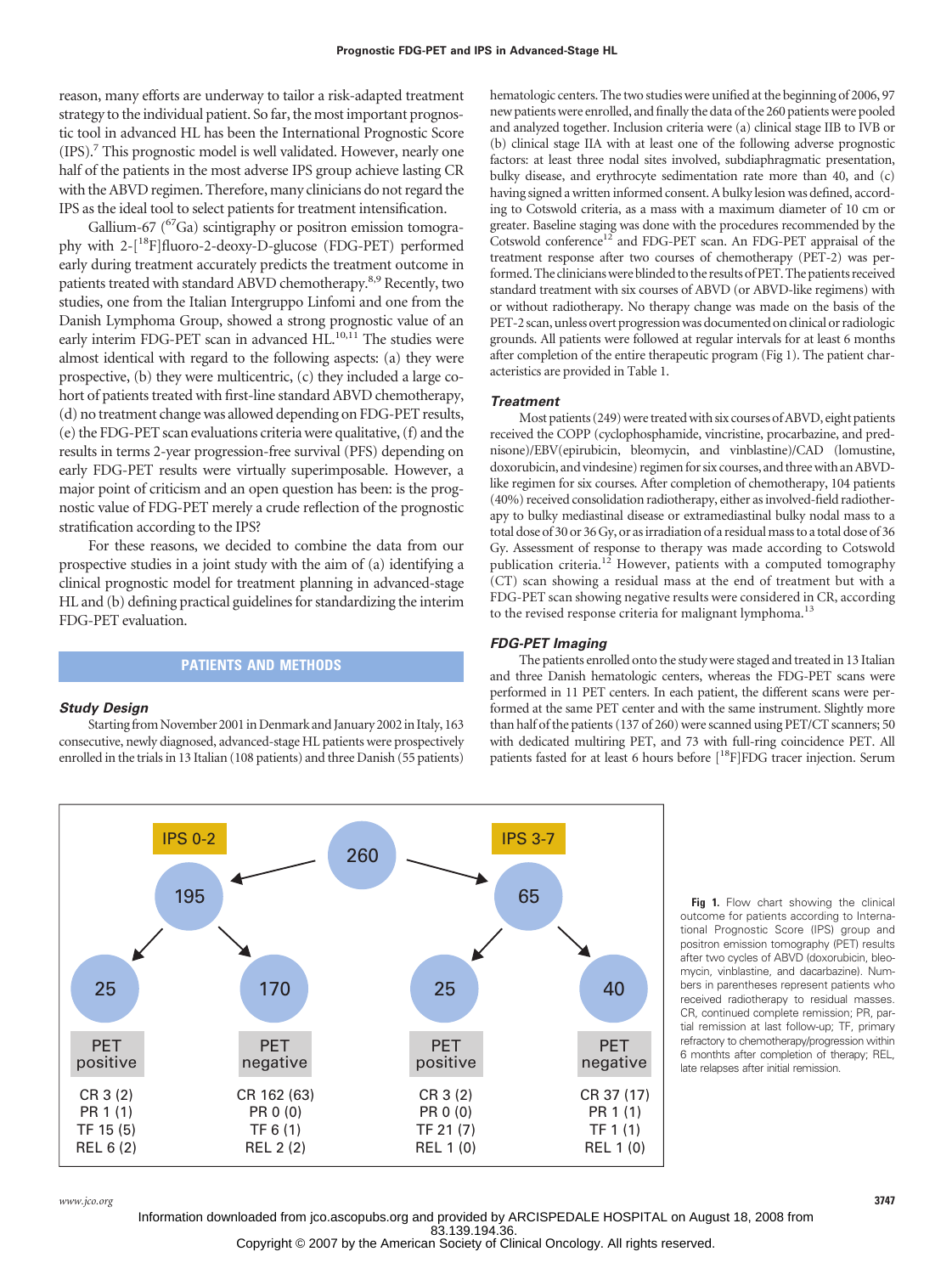#### **Gallamini et al**

|                                                                                              |                                        |                                                                              |                                                                 | Table 1. Patient Characteristics                |                                                   |                                                      |                                                        |                                                                                     |                                       |                                             |
|----------------------------------------------------------------------------------------------|----------------------------------------|------------------------------------------------------------------------------|-----------------------------------------------------------------|-------------------------------------------------|---------------------------------------------------|------------------------------------------------------|--------------------------------------------------------|-------------------------------------------------------------------------------------|---------------------------------------|---------------------------------------------|
|                                                                                              | Stage IIA<br>Patients<br>$(n = 67)$    |                                                                              | Stage IIB<br>Patients<br>$(n = 70)$                             |                                                 | Stage III<br>Patients<br>$(n = 79)$               |                                                      | Stage IV Patients<br>$(n = 44)$                        |                                                                                     | All Patients<br>$(N = 260)$           |                                             |
| Characteristic                                                                               | No.                                    | $\%$                                                                         | No.                                                             | $\%$                                            | No.                                               | $\%$                                                 | No.                                                    | $\%$                                                                                | No.                                   | %                                           |
| Age, years<br>Mean<br>Median<br>Range                                                        |                                        | 32.6<br>32.0<br>14-72                                                        |                                                                 | 35.2<br>32.5<br>16-64                           |                                                   | 36.5<br>32.0<br>16-79                                |                                                        | 36.9<br>35.1<br>14-77                                                               |                                       | 35.2<br>32.0<br>14-79                       |
| Sex<br>Male<br>Female                                                                        | 26<br>41                               | 39<br>61                                                                     | 32<br>38                                                        | 46<br>54                                        | 44<br>35                                          | 56<br>44                                             | 31<br>13                                               | 71<br>30                                                                            | 133<br>127                            | 51<br>49                                    |
| Follow-up, years<br>Mean<br>Median<br>Range<br>2-year FFS                                    |                                        | 2.14<br>1.87<br>$0.32 - 4.97$<br>86.0                                        |                                                                 | 2.35<br>2.17<br>$0.56 - 5.18$<br>74.8           |                                                   | 2.60<br>2.59<br>$0.47 - 5.13$<br>87.6                |                                                        | 2.14<br>2.11<br>$0.59 - 4.95$<br>55.3                                               |                                       | 2.34<br>2.19<br>$0.32 - 5.18$<br>78.4       |
| Clinical outcome<br><b>TF</b><br>Death                                                       | 8<br>$\overline{0}$                    | 12<br>$\mathbb O$                                                            | 16<br>3                                                         | 23<br>4.3                                       | 10<br>$\mathsf{O}$                                | 13<br>$\mathbf{0}$                                   | 19<br>5                                                | 43<br>11                                                                            | 53<br>8                               | 20<br>3                                     |
| Histologic type<br><b>NS</b><br>MC<br>LD<br>CHLu<br>LP                                       | 58<br>5<br>0<br>$\mathbf{1}$<br>3      | 61<br>7.5<br>$\mathbf 0$<br>1.5<br>4.5                                       | 61<br>$6\,$<br>$\overline{0}$<br>$\mathbf{1}$<br>$\overline{2}$ | 87<br>8.6<br>$\mathbf 0$<br>1.4<br>2.9          | 49<br>17<br>$\overline{4}$<br>$\overline{4}$<br>5 | 62<br>22<br>5.1<br>5.1<br>6.3                        | 32<br>11<br>$\mathbf 0$<br>$\mathbf{1}$<br>$\mathbf 0$ | 73<br>25<br>$\mathbf 0$<br>2.3<br>$\mathsf{O}\xspace$                               | 200<br>39<br>6<br>$\overline{7}$<br>8 | 77<br>15<br>2.3<br>2.7<br>3.1               |
| "B" symptoms                                                                                 | $\mathbf 0$                            | $\mathbf{0}$                                                                 | 70                                                              | 100                                             | 43                                                | 54                                                   | 29                                                     | 66                                                                                  | 142                                   | 55                                          |
| Extranodal disease<br>Bulky disease                                                          | $\overline{4}$<br>24                   | $6\,$<br>36                                                                  | $\overline{7}$<br>30                                            | 10<br>43                                        | 19<br>24                                          | 24<br>30                                             | 44<br>14                                               | 100<br>32                                                                           | 74<br>92                              | 28<br>35                                    |
| WBC, $\mu L^{-1}$<br>Mean<br>Median                                                          |                                        | 9,726<br>9,380                                                               |                                                                 | 10,335<br>9,645                                 |                                                   | 10,863<br>10,200                                     |                                                        | 11,721<br>9,445                                                                     |                                       | 10,573<br>9,645                             |
| Lymphocytes, $\mu L^{-1}$<br>Mean<br>Median                                                  |                                        | 1,597<br>1,481                                                               |                                                                 | 1,566<br>1,444                                  |                                                   | 1,708<br>1,610                                       |                                                        | 1,536<br>1,500                                                                      |                                       | 1,612<br>1,535                              |
| Hemoglobin, g/dL<br>Mean<br>Median                                                           |                                        | 13.0<br>13.1                                                                 |                                                                 | 12.5<br>12.4                                    |                                                   | 12.8<br>13.0                                         |                                                        | 12.1<br>12.1                                                                        |                                       | 12.6<br>12.8                                |
| Serum albumin, g/dL<br>Mean<br>Median                                                        |                                        | 4.08<br>4.01                                                                 |                                                                 | 3.77<br>3.79                                    |                                                   | 3.88<br>3.94                                         |                                                        | 3.80<br>3.90                                                                        |                                       | 3.89<br>3.90                                |
| PET after 2 cycles<br>Positive<br>Negative                                                   |                                        | $\overline{7}$<br>60                                                         |                                                                 | 14<br>56                                        |                                                   | 11<br>68                                             |                                                        | 18<br>26                                                                            |                                       | 50<br>210                                   |
| <b>IPS</b><br>$\overline{0}$<br>No.<br>$\mathbf{1}$<br>No.<br>$\overline{2}$<br>No.          |                                        | 17<br>$\mathbf{1}$<br>27<br>$\mathbf{1}$<br>19<br>3                          |                                                                 | 11<br>$\mathbf{1}$<br>17<br>3<br>28<br>5        |                                                   | 10<br>$\mathbf 0$<br>24<br>$\overline{4}$<br>26<br>3 |                                                        | $\mathbf 0$<br>$\mathbf 0$<br>$\overline{2}$<br>$\mathbf 0$<br>14<br>$\overline{4}$ |                                       | 38<br>$\overline{2}$<br>70<br>8<br>87<br>15 |
| Patients PET-positive after 2 cycles<br>3<br>No.<br>$\overline{4}$<br>No.<br>$\geq 5$<br>No. |                                        | $\overline{4}$<br>$\overline{2}$<br>$\overline{0}$<br>0<br>0<br>$\mathbf{0}$ |                                                                 | 12<br>5<br>1<br>$\mathbf 0$<br>1<br>$\mathbf 0$ |                                                   | 14<br>$\mathbf{1}$<br>4<br>3<br>1<br>$\mathbf 0$     |                                                        | 12<br>6<br>8<br>3<br>8<br>5                                                         |                                       | 42<br>14<br>13<br>6<br>10<br>5              |
| First-line treatment<br><b>ABVD</b><br>CEC<br>Other<br>Radiotherapy                          | 67<br>$\mathbf 0$<br>$\mathbf 0$<br>27 | 100<br>$\mathbb O$<br>$\mathbb O$<br>40                                      | 69<br>$\mathbf{1}$<br>$\mathbb O$<br>46                         | 99<br>1.4<br>$\mathsf{O}\xspace$<br>66          | 76<br>$\mathbf{1}$<br>$\overline{2}$<br>23        | 96<br>1.3<br>2.5<br>29                               | 37<br>6<br>$\mathbf{1}$<br>8                           | 84.5<br>14<br>2.3<br>18                                                             | 249<br>8<br>3<br>104                  | 96<br>3<br>$\overline{1}$<br>40             |

Abbreviations: FFS, failure-free survival; TF, treatment failure; NS, nodular sclerosis; MC, mixed cellularity; LD, lymphocyte depletion; CHLu, classical Hodgkin lymphoma, not subclassified; LP, nodular lymphocyte predominance; IPS, international prognostic score; ABVD, 6-8 cycles of doxorubicin, bleomycin, vinblastine, and dacarbazine; CEC, COPP (cyclophosphamide, vincristine, procarbazine, and prednisone)/EBV (epirubicin, bleomycin, and vinblastine)/CAD (lomustine, doxorubicin, and vindesine).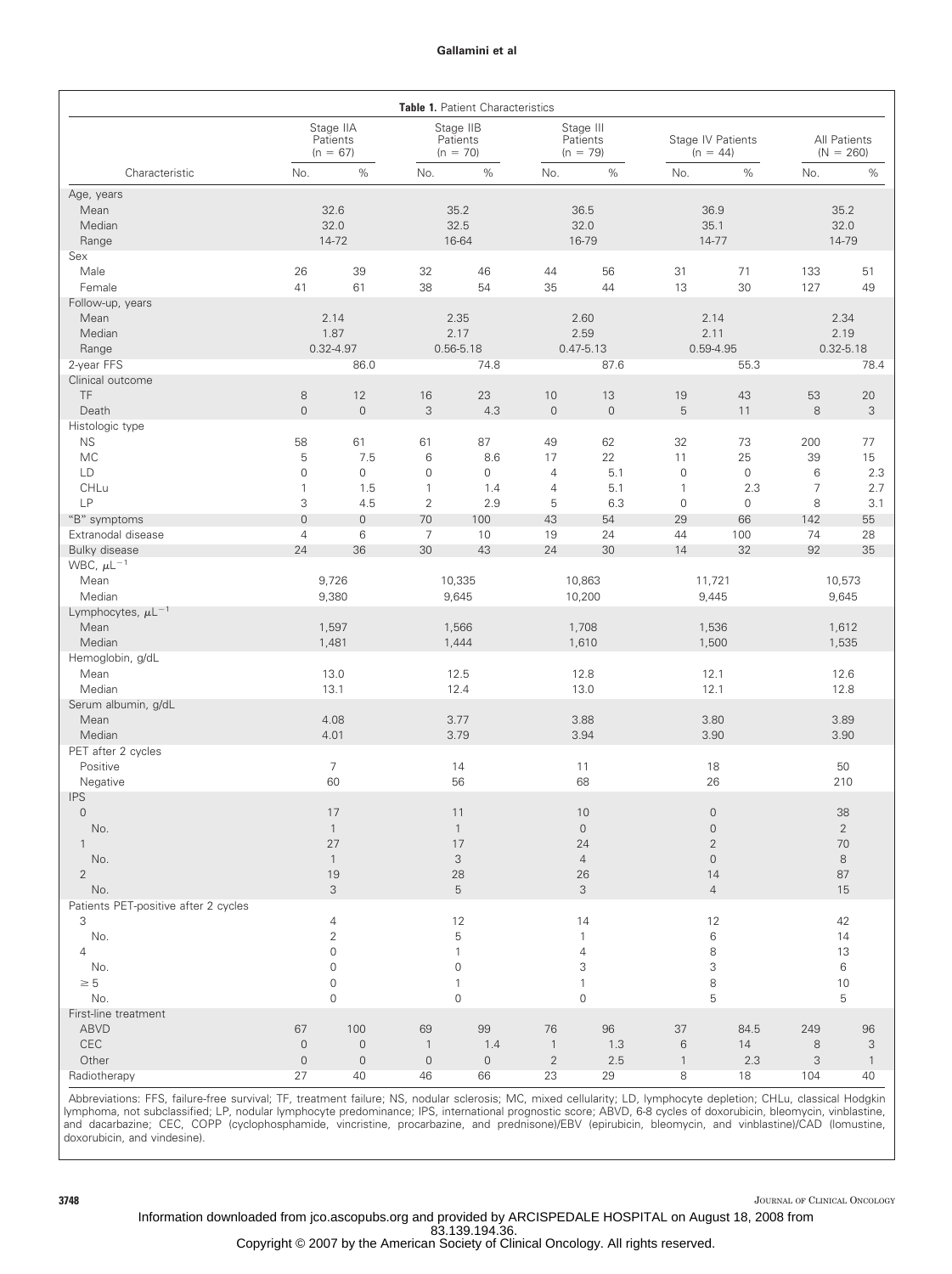glucose level measured at the time of injection was below 160 mg/dL in all patients. Whole-body emission scans were performed approximately 60 minutes after injection. The injected dose was 370 MBq/70 kg at the centers that used a GE scanner (GE Healthcare, Waukesha, WI), 259 MBq/70 kg at the center that used a Philips scanner (Philips Medical Systems, Eindhoven, the Netherlands), and 2 MBq/kg body weight at the centers that used a C-PET scanner. Transmission scans for segmented attenuation correction were acquired with a Germanium-68 or Cesium-137 external ring source or CT. To minimize the accumulation of FDG activity in the urinary bladder, patients were asked to void just before the start of the emission scan. Transaxial, coronal, and sagittal images were reconstructed by means of the ordered subsets expectation maximation iterative reconstruction or row-action maximum likelihood algorithm methods.

#### *PET Image Analysis*

PET images were interpreted visually using available clinical information and analyzed using available clinical information. All scans were read by at least two independent nuclear medicine physicians. One expert reviewed all Italian cases and another expert reviewed all Danish cases. Only PET-2–positive and minimal residual uptake (MRU) positive scan were reviewed. Differences between the central PET reviewers and the readers from the individual PET centers were discussed and decided at consensus conferences. Semiquantitative analyses were not routinely applied. Before and after therapy, disease was evaluated site by site for the involved lymph nodes and organs. A negative result was defined as no pathologic FDG uptake at any site, including all sites of previously increased pathologic uptake. A study was considered positive for lymphoma lesions in the presence of a focal FDG concentration outside the physiological uptake areas, with clearly increased activity relative to the background. Hutching's MRU definition<sup>13</sup> was discussed between the two PET reviewers with the effort of standardize the criteria of scan interpretation and redefined as low-grade FDG uptake with avidity smaller than, equal to or only slightly higher than the uptake in mediastinal blood pool structures. A standardized uptake value of 2.0 to 3.5 was regarded as consistent with MRU. Patients with a PET scan showing MRU were considered PET negative for the analysis.

#### *Statistical Analysis*

PFS and overall survival (OS) were chosen as end points. PFS was defined as the time from diagnosis to either disease progression or relapse, or to death as a result of any cause. Data were censored if the patients were alive and free of progression/relapse at last follow-up. OS was defined as the time from diagnosis to death from any cause. Data were censored if the patients were alive at last follow-up. Survival curves were calculated by the method of Kaplan and Meier.<sup>15</sup> The association between clinical prognostic factors and the probability of treatment failure was assessed by the log-rank tests as well as univariate regression analyses.<sup>16</sup> To investigate the contribution of individual prognostic factors, a multivariate analysis based on the Cox proportional hazards regression model was performed.17 The exponentiation of the coefficients estimated from the regression model can be assumed as the hazard ratio of disease progression in the exposed category of each variable, compared with the reference category, after allowing for the other factors entered in the model. Schoenfeld and Martingale residuals plots were employed to check for assumptions of proportional hazards and linearity. The plots were evaluated visually with the help of locally weighted regression fits (LOWESS curves).<sup>18</sup> All data analyses were performed using SPSS version 13.0 (SPSS Inc, Chicago, IL).<sup>18,19</sup>

### **RESULTS**

The clinical characteristics of the patients are shown in Table 1. After a median follow-up of 2.19 years (range, 0.32 to 5.18 years), 205 patients were in continued complete remission (cCR), two patients were in partial remission (PR), 43 patients progressed during therapy or immediately after (during the first 6 months), and 10 relapsed. No unconfirmed CRs (CRUs) were observed. No treatment interruption caused by toxicity or toxic deaths were recorded. Eight patients died, all as a result of HL. All patients were administered the therapy planned at baseline, at a full dose in 100% of the patients, with some delay in drug administration for neutropenia in very few patients  $(<$  3%). No treatment change was made depending on the PET-2 results, and therefore the compliance to the protocol was 100%. Only in case of clinical evidence of overt chemotherapy resistance or disease progression was salvage therapy, consisting of high-dose chemotherapy followed by autologous stem-cell transplantation, administered. Fifty patients were PET-2 positive and 210 patients were PET-2 negative. Of 50 PET-2–positive patients, 43 (86%) showed treatment failure (progression/relapse), whereas six were in cCR and one in PR at the latest follow-up. Of 210 PET-2–negative patients, 199 (95%) were in cCR and one patient in PR at the latest follow-up, whereas 10 patients had experienced treatment failure (Fig 1). Only one of 210 PET-2–negative patients died compared with seven of 50 PET-2– positive patients ( $P < .0001$ ). The results of the Italian cohort and the Danish cohort in the original articles were exactly the same: overall, 108 Italian and 55 Danish patients in the two studies were evaluated, with the same 2-year PFS for negative-PET and similar PFS for positive-PET patients.<sup>10,11</sup> The results were almost unchanged after the subsequent accrual of 97 new patients.

The sensitivity, specificity, and overall accuracy of PET-2 for predicting 2-year PFS were 81%, 97%, and 92%, respectively. The positive predictive value was 93% and the negative predictive value was 92%. The distribution of the patients according to stage, IPS, and PET-2 results is shown in Table 1. The 2-year PFS was 12.8% for PET-2–positive patients and 95.0% for PET-2–negative patients (*P* - .0001). The PFS according to IPS groups is shown in Figure 2. In Figure 3, PFS is shown according to PET-2 results for both patients with a low IPS of 0 to 2 and a high IPS of 3 to 7.

The factors significantly associated with treatment failure in univariate analyses were PET-2  $(P < .0001)$ , extranodal disease  $(P < .0001)$ , bulky disease  $(P < .012)$ , and three of the seven IPS elements: stage IV disease ( $P < .0001$ ), leukocytosis ( $P < .0001$ ), and lymphopenia ( $P < .001$ ). A multivariate regression analysis was performed including PET-2 and IPS as a continuous variable. This model showed no prognostic value of IPS when the information from PET-2 is added (Table 2). Only PET-2 and stage IV disease had significant



**Fig 2.** Kaplan-Meier plot showing the progression-free survival according to International Prognostic Score (IPS) group.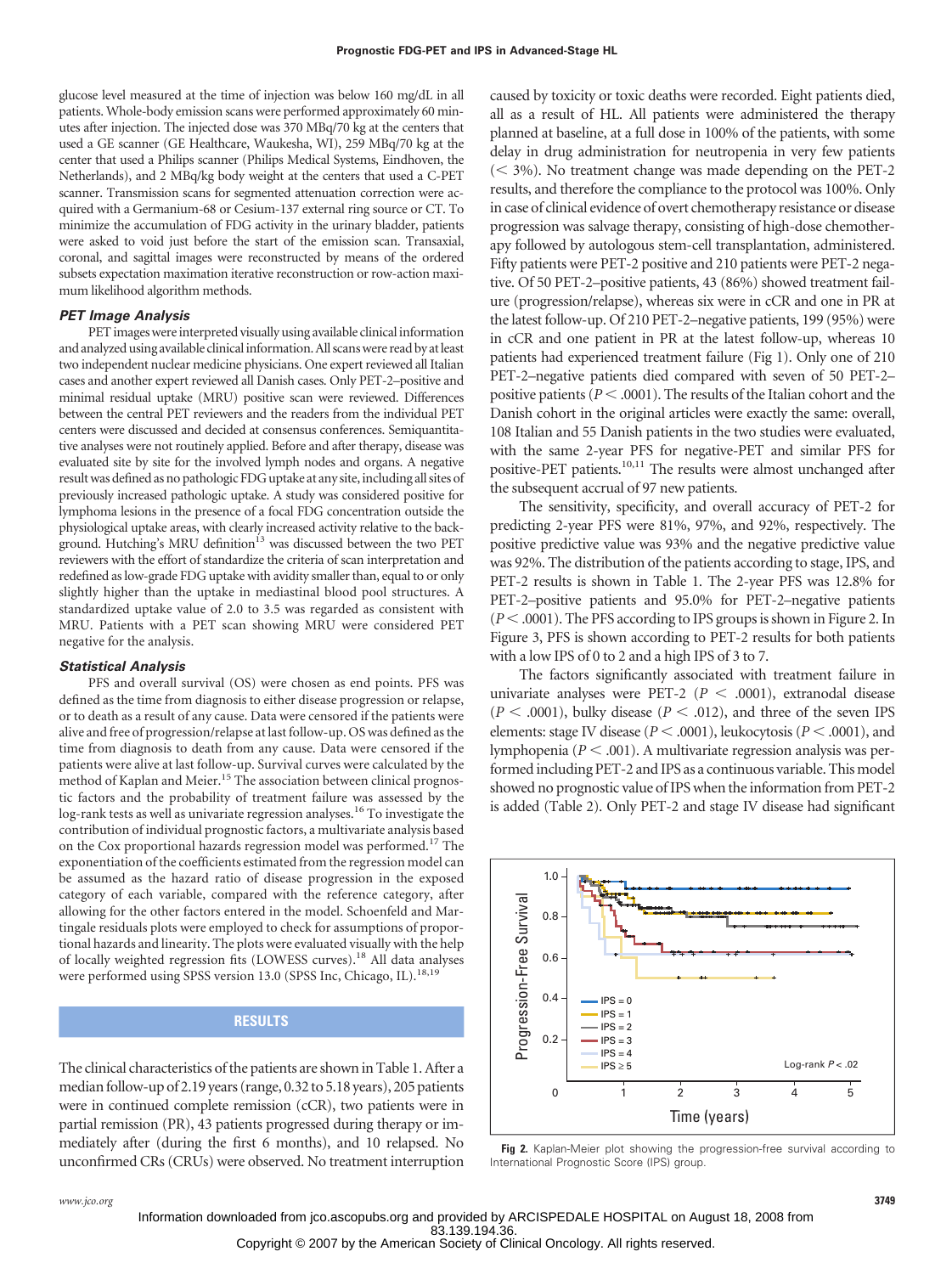

**Fig 3.** Kaplan-Meier plot showing the progression-free survival according to International Prognostic Score (IPS) group and positron emission tomography results after two cycles of ABVD (doxorubicin, bleomycin, vinblastine, and dacarbazine).

independent prognostic value, although age greater than 45 years seemed borderline significant when included in the model. The results are provided in Table 3. Identical models were fitted after removal of stage IIA patients from the analysis. This resulted in no change in the overall picture and only slight adjustments to the hazard ratios of PET-2 and stage IV disease.

No significant difference was found between the prognostic accuracy of the different PET modalities. Among the 187 PET-2 studies performed with dedicated PET, eight were falsely negative and seven were falsely positive; among the 73 PET-2 studies performed with C-PET, two were falsely negative and none were falsely positive.

### **DISCUSSION**

Unlike the International Prognostic Index (IPI) for aggressive B-cell lymphoma, IPS and other prognostic models retrospectively constructed for advanced HL have proved of limited clinical value, and their predictive power has been questioned.20,21 More recently, to avoid an indiscriminate overtreatment for a substantial fraction of the patients, a risk-adapted therapy tailored to the individual patient has been proposed. This strategy uses the tumor chemosensitivity assess-

| Variable                                                                                                                                                                                                            |         | НR   | 95% CI for<br>HR |
|---------------------------------------------------------------------------------------------------------------------------------------------------------------------------------------------------------------------|---------|------|------------------|
| Step 1                                                                                                                                                                                                              |         |      |                  |
| PET after 2 cycles                                                                                                                                                                                                  | < .0001 | 35.8 | 17.3 to 74.0     |
| IPS (continuous variable)                                                                                                                                                                                           | .445    | 1.08 | 0.88 to 1.32     |
| Step 2                                                                                                                                                                                                              |         |      |                  |
| PET after 2 cycles                                                                                                                                                                                                  | < 0.001 | 38.3 | 18.9 to 77.5     |
| NOTE. Variables in the equation at step 1 are PET after two cycles and IPS<br>(continuous variable).<br>Abbreviations: HR, hazard ratio; IPS, International Prognostic Score; PET,<br>positron emission tomography. |         |      |                  |

| Last Step          | P        | НR   | 95% CI for<br>НR |  |
|--------------------|----------|------|------------------|--|
| Equation a*        |          |      |                  |  |
| PET after 2 cycles | < 0.0001 | 43.0 | 20.2 to 91.3     |  |
| $Aqe > 45$ years   | .046     | 0.49 | 0.25 to 0.99     |  |
| Stage IV disease   | < .001   | 2.52 | 1.35 to 4.68     |  |
| Equation bt        |          |      |                  |  |
| PET after 2 cycles | < .0001  | 35.3 | 17.3 to 72.1     |  |
| Stage IV disease   | .026     | 1.93 | 1.08 to 3.43     |  |

 PET after two cycles, the individual factors of the IPS (with or without the presence of B-symptoms, extranodal disease, and bulky disease).

†PET after two cycles, WBC count, lymphocyte count, stage IV disease (with or without extranodal disease and bulky disease).

ment by FDG-PET early during therapy to predict the probability of achieving disease control.

The best results obtained in terms of long-term disease control in advanced HL have been reported by the German Hodgkin Study Group in a large, multicenter, randomized clinical trial comparing standard chemotherapy with ABVD-COPP with escalated BEA-COPP: the 5-year freedom from treatment failure rates were 69% versus 87% ( $P < .001$ ).<sup>5</sup> However, major toxicities reported after eight courses of escalated BEACOPP were febrile neutropenia, increased risk of secondary leukemia and early menopause.<sup>5,6,22</sup>

It is well accepted that an interim FDG-PET scan performed very early during treatment in advanced HL is an important prognostic factor.9-11,14,23-26 So far, the published literature has shown that (a) the negative predictive value for treatment outcome ranged between 100% and 97%, (b) the positive predictive value ranged between 87% and 90%, (c) qualitative reading is superior or equal to quantitative evaluation, and (e) the patients with a negative early FDG-PET had a 2-year PFS of 96% versus 0% to 6% for PET-positive patients. However, the clinical impact of these results, compared to standard clinical prognostic models such as IPS, is still unknown.

The aforementioned studies of early interim FDG-PET in HL were based on patient cohorts too small to reliably answer these questions. Hence, we decided to gather data from the Italian and Danish groups in a joint study, and 260 patients were enrolled. This cohort of patients is noteworthy because (a) the patients were enrolled in a prospective manner, (b) the treatment was standard and homogeneous for all the patients, (c) no treatment change was made depending on the PET-2 results, and (d) the median follow-up was longer than 2 years. It is well known that up to 90% of the treatment failures are recorded within the first 2 years after diagnosis.27 The goal of the joint study was to define a simple, reproducible model to prospectively identify a small subset of advanced HL patients requiring more intensive treatment and, conversely, a larger fraction of patients for which a conventional ABVD treatment was preferable. Stage IIA patients with adverse prognostic were included as in the original IPS study. In the final analyses, the inclusion of stage IIA patients did not influence the results.

In the present study, apart from PET-2, the only prognostic factors contained in the IPS that proved to influence treatment outcome was the presence of stage IV disease. As demonstrated in Figure

**3750** JOURNAL OF CLINICAL ONCOLOGY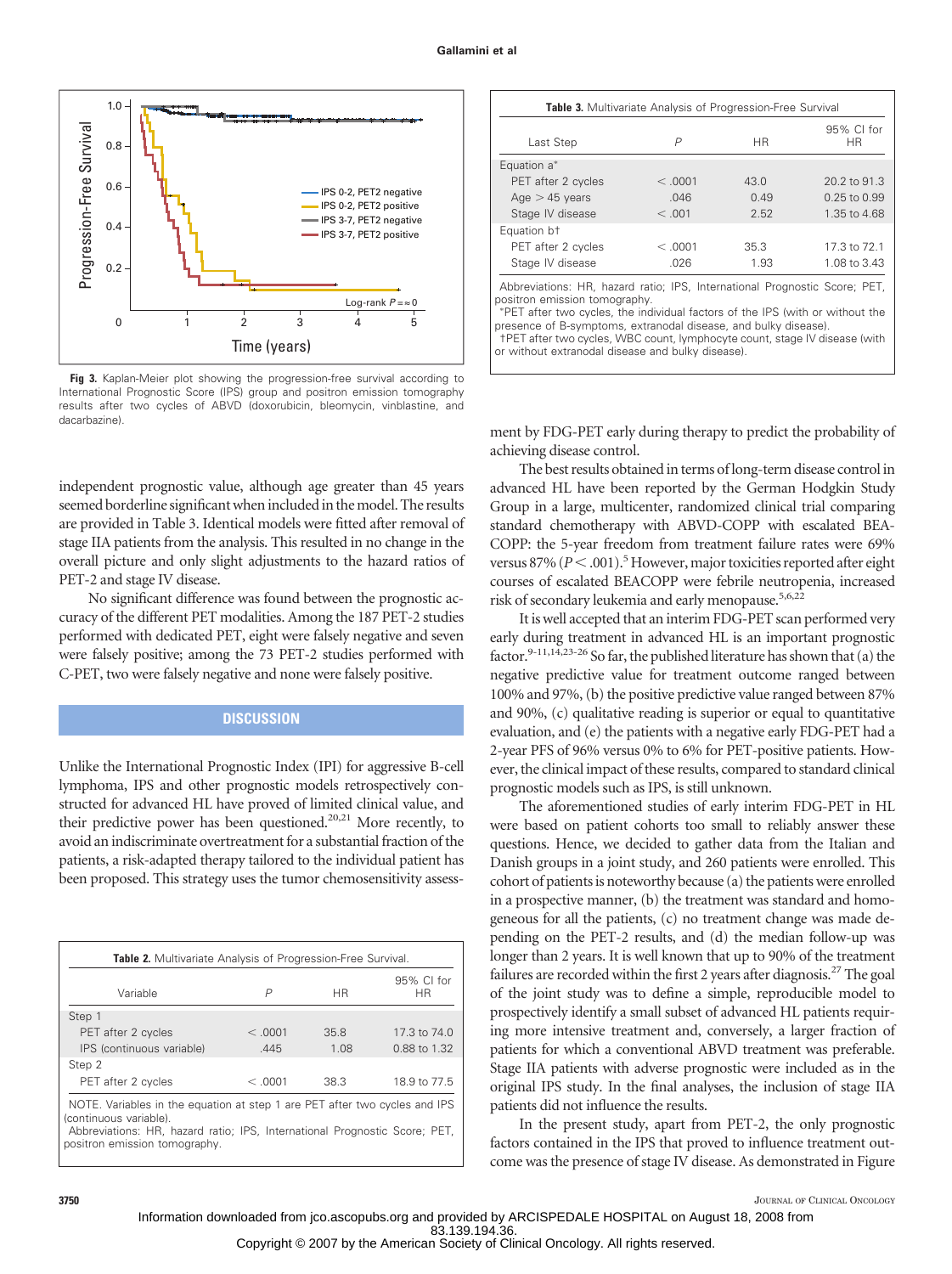2, the known prognostic properties of the IPS are present in our cohort, and as shown in Table 1, the higher the IPS value, the higher the risk of being PET-2 positive. However, in multivariate analysis, the IPS loses its value with the addition of PET-2. Indeed, the PET-2– positive patient from a low-risk IPS group has equally high risk of treatment failure as the PET-2 positive from a high-risk IPS group. Similarly, the PET-2 negative patient from a high-risk IPS group has an equally low risk of treatment failure compared with the PET-2 negative patient from a low-risk IPS group (Fig 3).

Recently, a prognostic model combining PET-2 results with IPI or IPS has been proposed for relapsed lymphoma patients; the authors were able to identify four different classes with a FFS ranging between 100% and 5%.26 Again, in the case of HL, the contribution of clinical factors seemed to be modest. IPS, however, could still have some role in deciding the intensity of treatment for the first two courses of chemotherapy. In this perspective, Dann et  $al^{23}$  reported encouraging overall event-free survival an OS for advanced HL patients treated at the disease onset with 2 courses of standard or escalated BEACOPP depending on an IPS risk class of 0 to 2 or 3 to 7, respectively, and with a subsequent therapy modification based on PET-2 or <sup>67</sup>Ga scintigraphy results. However, the percentage of interim negative studies with either FDG-PET scan or  ${}^{67}$ Ga scan was approximately the same in the two risk groups, 84% versus 79%, indicating a limited benefit in the treatment modification depending on baseline IPS score in patients treated initially with BEACOPP. In contrast, at least in our hands, after two courses of ABVD, some difference exists between the proportion of PET-2 negative patients (87% for IPS 0 to 2 *v* 61% for IPS 3 to 7).

Although the criteria for a so-called normal FDG-PET scan are well agreed on, some uncertainty still exists in the criteria for interim FDG-PET evaluation in HL. First of all, qualitative rather than quantitative criteria seem to be preferred by most authors.<sup>9-11</sup> Secondly, some problems arise with scans showing faint residual uptake, MRU. Hutchings et al<sup>10,14</sup> showed that the prognosis for patients with MRU was almost the same as for PET-2–negative patients, and thus considered MRU as PET-2 negative. We propose to define as PET-2 positive a study showing a residual focal uptake within a lesion that was posi-

### **REFERENCES**

**1.** Bonfante V, Santoro A, Viviani S, et al: ABVD in the treatment of Hodgkin's disease. Semin Oncol 19:38-44, 1992 (suppl)

**2.** Canellos GP, Anderson JR, Propert KJ, et al: Chemotherapy of advanced Hodgkin's disease with MOPP, ABVD, or MOPP alternating with ABVD. N Engl J Med 327:1478-1484, 1992

**3.** Duggan DB, Petroni GR, Johnson JL, et al: Randomized comparison of ABVD and MOPP/ABV hybrid for the treatment of advanced Hodgkin's disease: Report of an intergroup trial. J Clin Oncol 21:607-614, 2003

**4.** Tesch H, Sieber M, Diehl V: Treatment of advanced stage Hodgkin's disease. Oncology 60: 101-109, 2001

**5.** Diehl V, Behringer K: Could BEACOPP be the new standard for the treatment of advanced Hodgkin's lymphoma (HL)? Cancer Invest 24:713- 717, 2006

**6.** Josting A, Wiedenmann S, Franklin J, et al: Secondary myeloid leukemia and myelodysplastic syndromes in patients treated for Hodgkin's disease: A tive in the baseline study with an FDG uptake that is clearly higher than in the mediastinal blood pool structures and, conversely, a study as MRU positive in presence of a nonfocal uptake with a standard uptake value lower than, equal to, or slightly higher than mediastinum. A qualitative approach with MRU regarded as PET negative, especially in a large mediastinal mass, is in keeping with the new uniform guidelines for performing and interpreting post-therapy FDG-PET scans in lymphoma patients, recently published by the International Harmonization Project subcommittee.<sup>28</sup> These guidelines have been adopted in the newly revised response criteria for malignant lymphomas.<sup>13</sup>

In conclusion, an early interim FDG-PET scan seems to be the most useful prognostic factor in advanced HL. This prognostic tool is a surrogate test for the chemosensitivity of the tumor, and it identifies two different categories of patients for which different therapeutic strategies are appropriate.

### **AUTHORS' DISCLOSURES OF POTENTIAL CONFLICTS OF INTEREST**

The author(s) indicated no potential conflicts of interest.

### **AUTHOR CONTRIBUTIONS**

**Conception and design:** Andrea Gallamini, Martin Hutchings **Provision of study materials or patients:** Andrea Gallamini, Martin Hutchings, Luigi Rigacci, Lena Specht, Francesco Merli, Mads Hansen, Caterina Patti, Francesco Di Raimondo, Francesco D'Amore, Umberto Vitolo, Caterina Stelitano, Rosaria Sancetta, Livio Trentin, Stefano Luminari, Emilio Iannitto, Simonetta Viviani, Ivana Pierri, Alessandro Levis

**Collection and assembly of data:** Andrea Gallamini, Martin Hutchings **Data analysis and interpretation:** Andrea Gallamini, Martin Hutchings **Manuscript writing:** Andrea Gallamini, Martin Hutchings, Alberto Biggi **Final approval of manuscript:** Andrea Gallamini, Martin Hutchings, Luigi Rigacci, Lena Specht, Francesco Merli, Francesco Di Raimondo, Alessandro Levis

**Other:** Annika Loft [Positron emission tomography scanning and reviewing; guideline interpretation], Alberto Biggi [Positron emission tomography scanning and reviewing; guideline interpretation]

report from the German Hodgkin's Lymphoma Study Group. J Clin Oncol 21:3440-3446, 2003

**7.** Hasenclever D, Diehl V: A prognostic score for advanced Hodgkin's disease: International Prognostic Factors Project on Advanced Hodgkin's Disease. N Engl J Med 339:1506-1514, 1998

**8.** Front D, Bar-Shalom R, Mor M, et al: Hodgkin disease: Prediction of outcome with 67Ga scintigraphy after one cycle of chemotherapy. Radiology 210:487-491, 1999

**9.** Kostakoglu L, Coleman M, Leonard JP: PET predicts prognosis after 1 cycle of chemotherapy in aggressive lymphoma and Hodgkin's disease. J Nucl Med 43:1018-1027, 2002

**10.** Hutchings M, Loft A, Hansen M, et al: FDG-PET after two cycles of chemotherapy predicts treatment failure and progression-free survival in Hodgkin lymphoma. Blood 107:52-59, 2006

**11.** Gallamini A, Rigacci L, Merli F, et al: The predictive value of positron emission tomography scanning performed after two courses of standard therapy on treatment outcome in advanced stage Hodgkin's disease. Haematologica 91:475-481, 2006

**12.** Lister TA, Crowther D, Sutcliffe SB, et al: Report of a committee convened to discuss the evaluation and staging of patients with Hodgkin's disease: Cotswolds meeting. J Clin Oncol 7:1630- 1636, 1989

**13.** Cheson BD, Pfistner B, Juweid ME, et al: Revised response criteria for malignant lymphoma J Clin Oncol 25:579-586, 2007

**14.** Hutchings M, Mikhaeel NG, Fields PA,: Prognostic value of interim FDG-PET after two or three cycles of chemotherapy in Hodgkin lymphoma. Ann Oncol 16:1160-1168, 2005

**15.** Kaplan EL, Meier P: Nonparametric estimation from incomplete observations. J Am Stat Assoc 53:457-481, 1958

**16.** Mantel N: Evaluation of survival data and two new rank order statistics arising in its consideration. Cancer Chemother Rep 50:163-170, 1966

**17.** Cox DR: Regression models and life tables. J R Stat Soc B 34:187-220, 1972

**18.** Landau S, Everitt BS: A Handbook of Statistical Analyses Using SPSS. Boca Raton, FL, Chapman & Hall/CRC, 2004